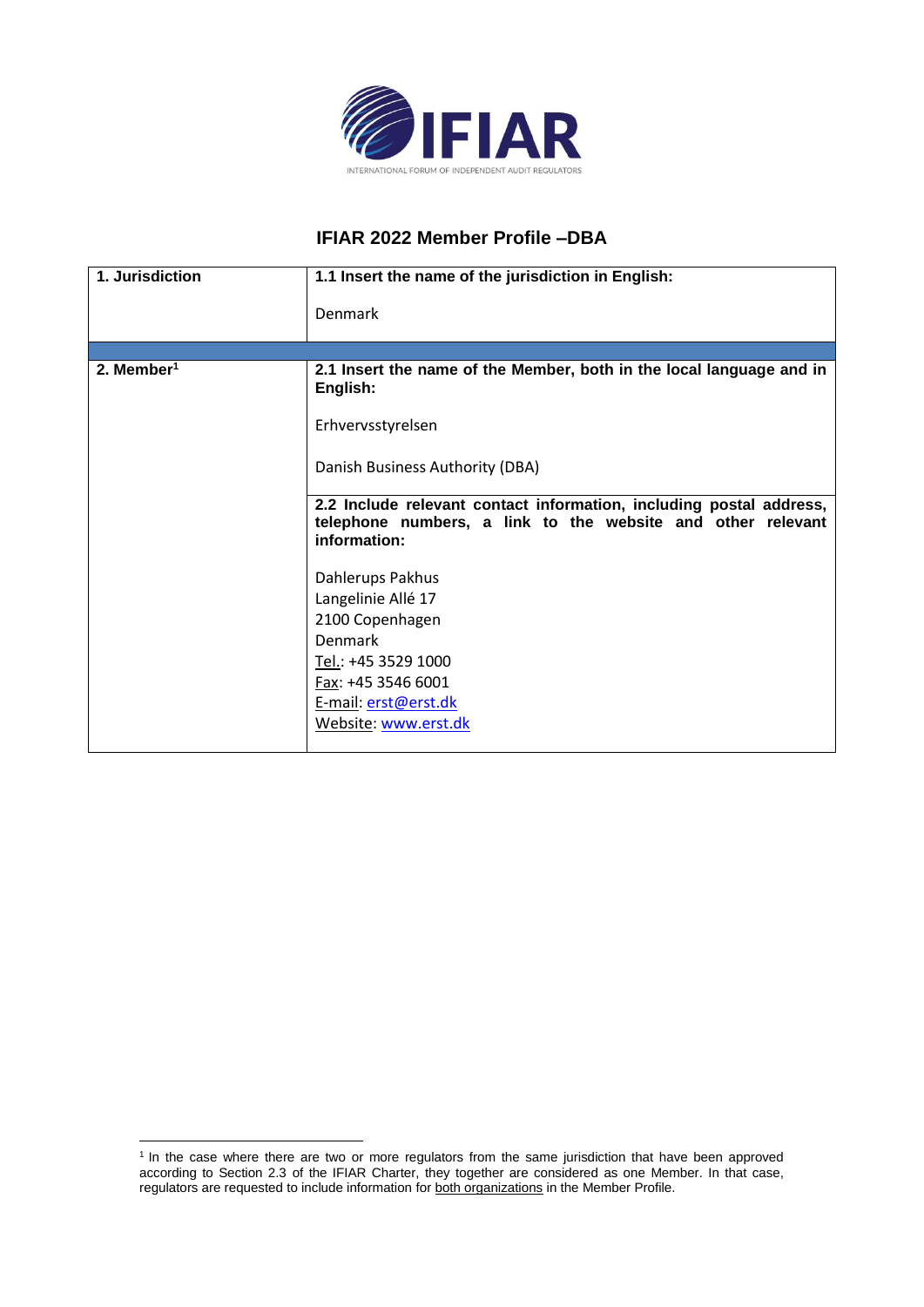

| 2.3 Include the basis for establishment of the Member, as well as the<br>provide the Member<br>legislation or<br>regulations which<br>the<br>authority/mandate with respect to audit regulation. Please describe<br>with an appropriate level of detail the mission and responsibilities of<br>the Member with respect to audit regulation:                                                                                                                                                                                                                                                                                                                                                                                                                                                                   |  |
|---------------------------------------------------------------------------------------------------------------------------------------------------------------------------------------------------------------------------------------------------------------------------------------------------------------------------------------------------------------------------------------------------------------------------------------------------------------------------------------------------------------------------------------------------------------------------------------------------------------------------------------------------------------------------------------------------------------------------------------------------------------------------------------------------------------|--|
| Section 32 of the Danish Act on Approved Auditors and Audit Firms states<br>that:                                                                                                                                                                                                                                                                                                                                                                                                                                                                                                                                                                                                                                                                                                                             |  |
| (1) The Danish Business Authority shall be responsible for the supervision<br>of auditors and audit firms.<br>(2) The governing body of the supervision shall be knowledgeable in the<br>areas relevant to statutory audit and the members must not during the<br>involvement or in the three previous years:<br>1) carry out or has carried out statutory audits,<br>2) hold or has held voting rights in an audit firm,<br>3) be or has been member of the administrative, management or<br>supervisory body of an audit firm, or<br>4) be or has been a partner, employee of, or otherwise contracted by,<br>an audit firm.<br>(3) The Danish Business Authority's supervisory duties shall include<br>supervision of:<br>1. Examination as well as continuing education, cf. Section 33 and Section<br>4. |  |
| 2. Quality assurance reviews, cf. Sections 34 - 35 b.<br>3. Investigations, cf. Section 37 - 42.<br>4. Disciplinary sanctions, cf. $43 - 47$ .<br>5. Cooperation and exchange of information with the competent<br>authorities in other countries, cf. Sections 48 and 49.                                                                                                                                                                                                                                                                                                                                                                                                                                                                                                                                    |  |
| (4) The Danish Business Authority is furthermore responsible for 1)<br>supervision to ensure that members of the supreme management<br>body, Executive Board or audit committee in a public-interest entity<br>fulfil the duties applied by this Act, by Regulation (EU) No 537/2014 of<br>the European Parliament and of the Council of 16 April 2014 on specific<br>requirements regarding statutory audit of public interest entities, or<br>provisions that implement Articles 37 and 38 in Directive 2006/43/EC<br>of the European Parliament and of the Council on statutory audits of<br>annual accounts and consolidated accounts, as amended by Directive<br>2014/56/EU, and 2) monitoring and appraisal of developments in the<br>market for statutory audit services for public-interest entities. |  |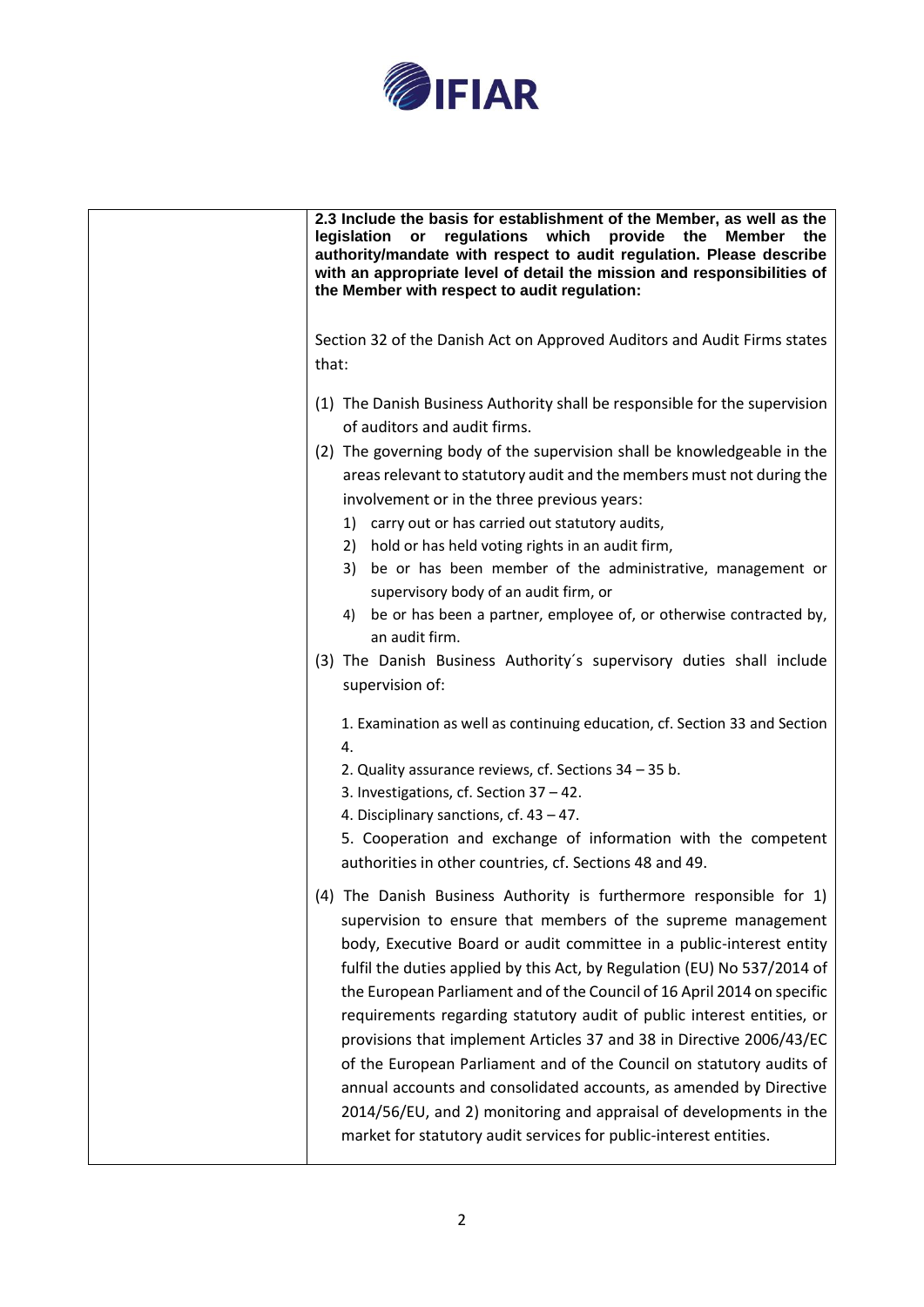

|                                                                  | (5) In connection with the performance of the Danish Business Authority's<br>supervisory duties in pursuance of $(1)$ - $(3)$ , the Authority may obtain<br>information from other Danish and foreign competent authorities and<br>demand any necessary information from auditors and audit firms,<br>including the surrender of working papers and other documents<br>regarding engagements performed in pursuance of Section 1 (2), and<br>from any other organisations, etc. performing engagements in<br>pursuance of (2). In order to perform its supervisory duties in<br>pursuance of (3), the Authority can also obtain necessary information<br>from public-interest entities.<br>2.4 Have there been any major changes to the Member's organization<br>or to the governing legislation since completing last year's Member<br>Profile?<br><b>⊠</b> No<br>$\square$ Yes |
|------------------------------------------------------------------|----------------------------------------------------------------------------------------------------------------------------------------------------------------------------------------------------------------------------------------------------------------------------------------------------------------------------------------------------------------------------------------------------------------------------------------------------------------------------------------------------------------------------------------------------------------------------------------------------------------------------------------------------------------------------------------------------------------------------------------------------------------------------------------------------------------------------------------------------------------------------------|
|                                                                  | If yes, please describe these changes with an appropriate level of<br>detail:                                                                                                                                                                                                                                                                                                                                                                                                                                                                                                                                                                                                                                                                                                                                                                                                    |
|                                                                  |                                                                                                                                                                                                                                                                                                                                                                                                                                                                                                                                                                                                                                                                                                                                                                                                                                                                                  |
|                                                                  |                                                                                                                                                                                                                                                                                                                                                                                                                                                                                                                                                                                                                                                                                                                                                                                                                                                                                  |
| <b>Governing Body</b><br>3.<br><b>Composition and</b><br>members | 3.1 Describe with an appropriate level of detail the current<br>composition of the Member's governing body, including the ratio<br>between Board members who are independent from the audit<br>profession and those who are not <sup>2</sup> . The audit profession includes, for<br>example: audit firms, professional accountancy bodies and bodies or<br>entities associated with the audit profession.                                                                                                                                                                                                                                                                                                                                                                                                                                                                       |
|                                                                  | The Danish Business Authority is an Agency under the Ministry of Business.<br>The head of the Authority is a board of 1 Director General and 5 Deputy<br>Director Generals.                                                                                                                                                                                                                                                                                                                                                                                                                                                                                                                                                                                                                                                                                                      |
|                                                                  | Director General - Katrine Winding<br>O<br>Deputy Director General Henning Steensig (responsible for the audit<br>$\circ$<br>legislation and the Public Oversight)                                                                                                                                                                                                                                                                                                                                                                                                                                                                                                                                                                                                                                                                                                               |
|                                                                  | 3.2 What are the eligibility criteria / requirements and composition<br>requirements for the members of the governing body?                                                                                                                                                                                                                                                                                                                                                                                                                                                                                                                                                                                                                                                                                                                                                      |

 $2$  An individual is independent of the profession even if he is a CPA, Chartered Accountant, or holder of another equivalent qualification, as long as this individual is not employed by or affiliated to a registered audit firm, nor employed by or affiliated to of a professional accountancy body, nor employed by or affiliated to bodies or entities associated with the audit profession.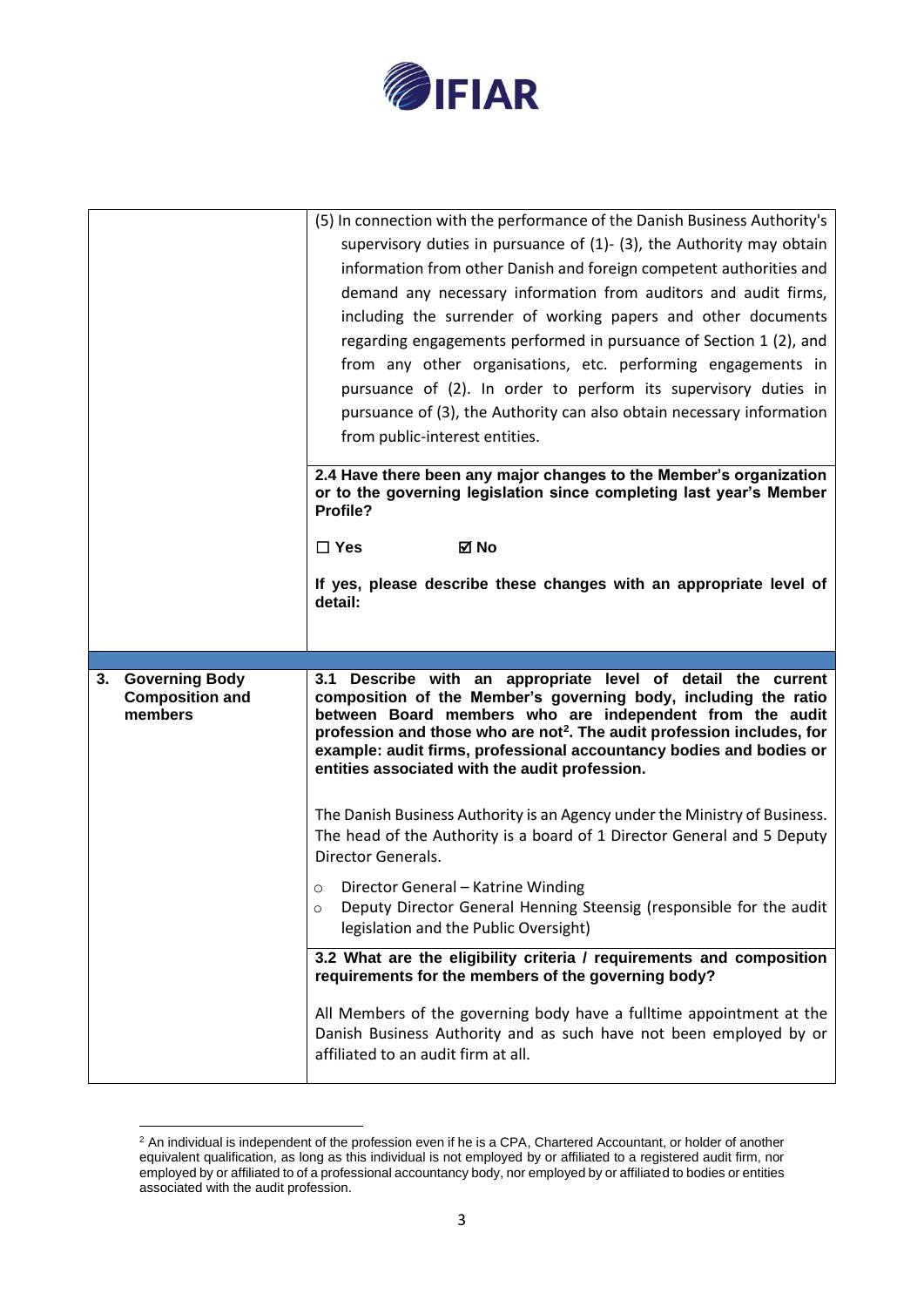

| 3.3. Is each member of the governing body independent from the audit<br>profession? The audit profession includes, for example: audit firms,<br>professional accountancy bodies and bodies or entities associated<br>with the audit profession.                                                                                                                                                                                                                                    |
|------------------------------------------------------------------------------------------------------------------------------------------------------------------------------------------------------------------------------------------------------------------------------------------------------------------------------------------------------------------------------------------------------------------------------------------------------------------------------------|
| ⊠ Yes<br>$\square$ No                                                                                                                                                                                                                                                                                                                                                                                                                                                              |
| 3.4 If the answer to question 3.3 is "No", is the majority of the members<br>of the governing body non-practitioner?                                                                                                                                                                                                                                                                                                                                                               |
| $\Box$ Yes<br>$\Box$ No                                                                                                                                                                                                                                                                                                                                                                                                                                                            |
| 3.5 If the answer to question 3.3 is "No", which safeguards are in place<br>to provide for the Member's overall independence from the audit<br>profession?                                                                                                                                                                                                                                                                                                                         |
| N/A                                                                                                                                                                                                                                                                                                                                                                                                                                                                                |
| 3.6 Is there a restriction or recusal process that is applicable to<br>members of the governing body of the Member who are current or<br>former auditors/practitioners?                                                                                                                                                                                                                                                                                                            |
| $\square$ Yes<br>⊠ No                                                                                                                                                                                                                                                                                                                                                                                                                                                              |
| Does this include a "cooling-off" period for former auditors?                                                                                                                                                                                                                                                                                                                                                                                                                      |
| $\square$ Yes<br>$\square$ No<br>N/A                                                                                                                                                                                                                                                                                                                                                                                                                                               |
| If yes to either of the above, please describe:                                                                                                                                                                                                                                                                                                                                                                                                                                    |
| N/A                                                                                                                                                                                                                                                                                                                                                                                                                                                                                |
| 3.7 Other than the governing body, are members of the profession<br>involved in the Member's organization (including in any inspections,<br>committee or panel role)?                                                                                                                                                                                                                                                                                                              |
| <b>⊠</b> Yes<br>$\square$ No                                                                                                                                                                                                                                                                                                                                                                                                                                                       |
| If yes, please describe their role with an appropriate level of detail,<br>including the ratio between those who are independent and those who<br>are not in the relevant function and whether such role includes<br>decisional or control authority:                                                                                                                                                                                                                              |
| The Danish Business Authority has set up an Audit Advisory Panel to advise<br>the Authority on general issues in audit legislation and in connection with<br>the supervision of audit firms in pursuance of Section 32 (3) and (4). The<br>Audit Advisory Panel shall furthermore assist the Authority in relation to<br>the rules on examination for State Authorised Public Accountants etc. A<br>majority of the members, including the chairman, must be non-<br>practitioners |
| The Danish Business Authority has appointed a disciplinary board. The<br>Disciplinary Board on Auditors consists of a Chairman (who shall be a<br>judge) and at least 16 other members, eight of whom shall be approved                                                                                                                                                                                                                                                            |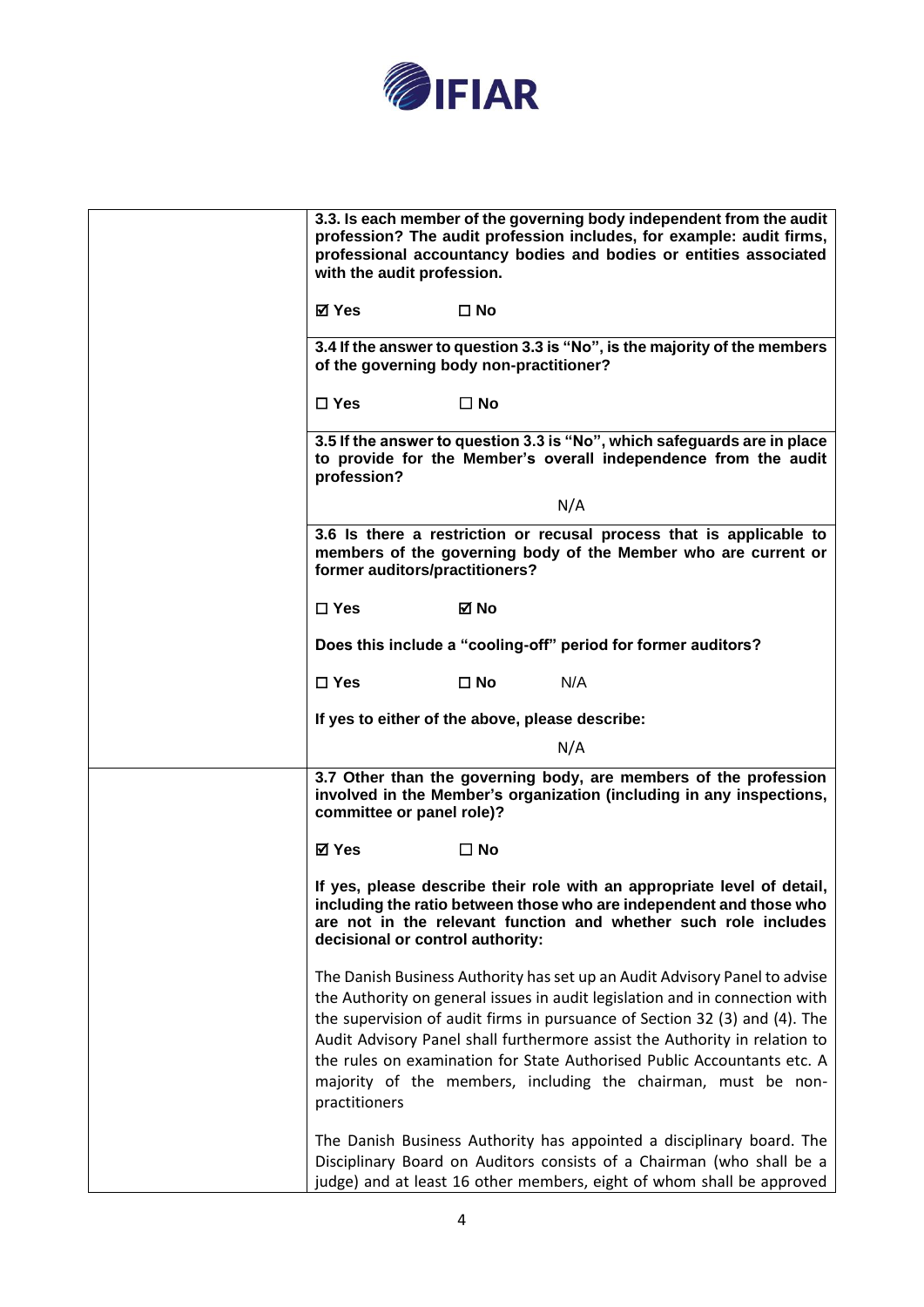

|                                | auditors and a further eight of whom shall be representatives of financial<br>statement users. At least two of the members representing the financial<br>statement users shall have management experience from public-interest<br>entities. The representatives of the financial statement users cannot be<br>approved auditors or be employees of or run an audit firm along with<br>approved auditors. |  |
|--------------------------------|----------------------------------------------------------------------------------------------------------------------------------------------------------------------------------------------------------------------------------------------------------------------------------------------------------------------------------------------------------------------------------------------------------|--|
|                                | The Disciplinary Board on Auditors is responsible for disciplinary sanctions<br>on auditors and audit firms.                                                                                                                                                                                                                                                                                             |  |
|                                |                                                                                                                                                                                                                                                                                                                                                                                                          |  |
| 4. Funding Arrangements        | 4.1 Describe the main funding arrangements of the Member, including<br>the setting and approval of the budget and the fees, if any:                                                                                                                                                                                                                                                                      |  |
|                                | Danish Business Authority is funded by the national budget (Finansloven)<br>and by fees imposed on all approved auditors.                                                                                                                                                                                                                                                                                |  |
|                                | 4.2 Is the funding free from undue influence by the profession?                                                                                                                                                                                                                                                                                                                                          |  |
|                                | ⊠ Yes<br>$\square$ No                                                                                                                                                                                                                                                                                                                                                                                    |  |
|                                | Please describe with an appropriate level of detail the safeguards in<br>place to prevent undue influence by the profession:                                                                                                                                                                                                                                                                             |  |
|                                | The fees are once a year determined in an Executive Order issued by the<br>Danish Business Authority.                                                                                                                                                                                                                                                                                                    |  |
|                                |                                                                                                                                                                                                                                                                                                                                                                                                          |  |
| <b>Inspection System</b><br>5. | 5.1 Does the Member have the responsibility for recurring inspections<br>of audit firms undertaking audits of public interest entities (PIEs)?                                                                                                                                                                                                                                                           |  |
|                                | <b>⊠</b> Yes<br>$\square$ No                                                                                                                                                                                                                                                                                                                                                                             |  |
|                                | 5.2 Is this responsibility undertaken directly or through oversight of<br>inspection conducted by another organization?                                                                                                                                                                                                                                                                                  |  |
|                                | <b>Ø</b> Directly<br>□ Through Oversight                                                                                                                                                                                                                                                                                                                                                                 |  |
|                                | If directly, kindly provide a brief description or summary of the<br>$\bullet$<br>responsibility, including the regulatory reporting process after<br>inspections i.e. recommendations issued, follow-up, etc.).                                                                                                                                                                                         |  |
|                                | If through oversight of another organization, please describe with<br>$\bullet$<br>an appropriate level of detail the other organization, its relation to<br>the Member, its role, and the arrangements for oversight:                                                                                                                                                                                   |  |
|                                | DBA is responsible for selection of audit firms to be inspected, planning<br>and performing the inspections and reporting and following up on the<br>results of the inspections. The inspections are performed by full time<br>employed inspectors of DBA.                                                                                                                                               |  |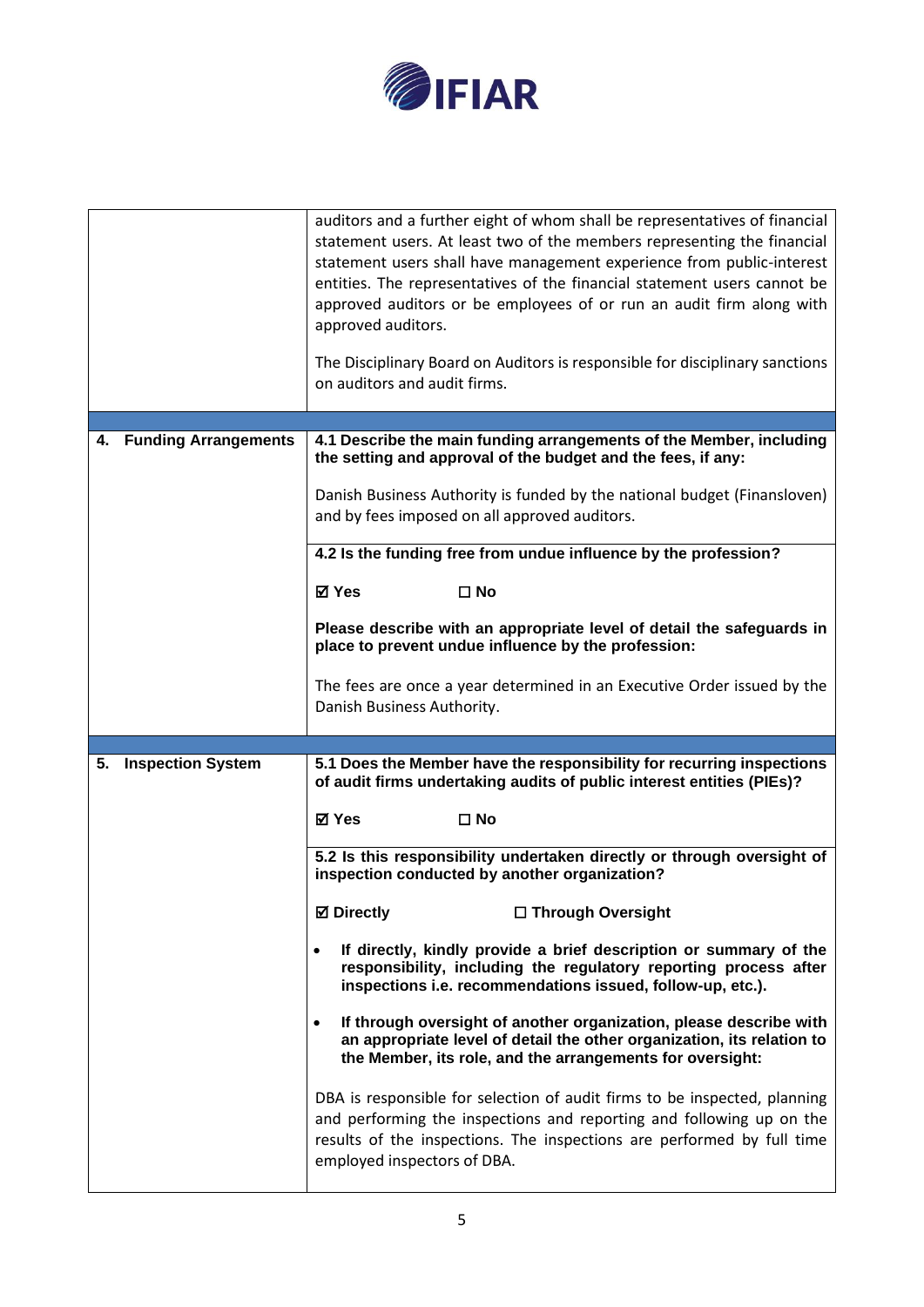

|                                         |                                                                                                                                                                                                                                                                                                                                                                                                                                                                                                                              |                                                                                                                                                                                                              |                              | 5.3 Please describe with an appropriate level of detail the<br>requirements and practices regarding the frequency of inspections:                    |
|-----------------------------------------|------------------------------------------------------------------------------------------------------------------------------------------------------------------------------------------------------------------------------------------------------------------------------------------------------------------------------------------------------------------------------------------------------------------------------------------------------------------------------------------------------------------------------|--------------------------------------------------------------------------------------------------------------------------------------------------------------------------------------------------------------|------------------------------|------------------------------------------------------------------------------------------------------------------------------------------------------|
|                                         |                                                                                                                                                                                                                                                                                                                                                                                                                                                                                                                              | inspected on a yearly basis, though.                                                                                                                                                                         |                              | Audit firms auditing large public interest entities must be inspected at least<br>every 3 years. Audit Firms auditing Large Cap listed companies are |
|                                         |                                                                                                                                                                                                                                                                                                                                                                                                                                                                                                                              | be inspected at least every 6 years.                                                                                                                                                                         |                              | Audit firms auditing small and medium-sized public interest entities must                                                                            |
|                                         |                                                                                                                                                                                                                                                                                                                                                                                                                                                                                                                              |                                                                                                                                                                                                              |                              |                                                                                                                                                      |
| 6. Audit and Financial<br><b>Market</b> |                                                                                                                                                                                                                                                                                                                                                                                                                                                                                                                              | 6.1 Provide the number of audit firms subject to inspections. Include<br>an indication of the number of public interest audits (PIEs) and other<br>audits that fall under the Member's oversight or mandate. |                              |                                                                                                                                                      |
|                                         | Approx. 670 audit firms and 2680 auditors are subject to inspections.<br>8 audit firms audit PIE clients.                                                                                                                                                                                                                                                                                                                                                                                                                    |                                                                                                                                                                                                              |                              |                                                                                                                                                      |
|                                         | Listed PIE's (without listed credit institutions and listed insurance<br>companies) numbers to approx. 170. Listed and non-listed credit<br>institutions and listed insurance companies (PIEs) numbers to approx. 170.<br>Number of Large CAP PIE's approx. 50. Large Cap covers the main part of<br>the capitalized market value.<br>Approx. 126.000 audits fall under oversight bearing in mind that even small<br>companies still are to be audited or reviewed. Approx. 132.000 very small<br>companies are not audited. |                                                                                                                                                                                                              |                              |                                                                                                                                                      |
|                                         | 6.2 What are the sizes and market shares of each of the largest audit<br>firms in the Member's jurisdiction?                                                                                                                                                                                                                                                                                                                                                                                                                 |                                                                                                                                                                                                              |                              |                                                                                                                                                      |
|                                         | Detailed market information is not available. The following list shows the<br>turnover of the 6 biggest audit firms in 2019.                                                                                                                                                                                                                                                                                                                                                                                                 |                                                                                                                                                                                                              |                              |                                                                                                                                                      |
|                                         | No.                                                                                                                                                                                                                                                                                                                                                                                                                                                                                                                          | <b>Audit firm</b>                                                                                                                                                                                            | <b>Turnover in mio. Euro</b> | <b>PIE Market share</b><br>(engagements)                                                                                                             |
|                                         | 1                                                                                                                                                                                                                                                                                                                                                                                                                                                                                                                            | Deloitte                                                                                                                                                                                                     | 503                          | 31,9%                                                                                                                                                |
|                                         | $\mathbf{2}$                                                                                                                                                                                                                                                                                                                                                                                                                                                                                                                 | <b>PWC</b>                                                                                                                                                                                                   | 447                          | 35.2%                                                                                                                                                |
|                                         | 3                                                                                                                                                                                                                                                                                                                                                                                                                                                                                                                            | EY                                                                                                                                                                                                           | 309                          | 24,7%                                                                                                                                                |
|                                         | 4                                                                                                                                                                                                                                                                                                                                                                                                                                                                                                                            | Beierholm                                                                                                                                                                                                    | 155                          | 2,1%                                                                                                                                                 |
|                                         | 5<br>$\overline{6}$                                                                                                                                                                                                                                                                                                                                                                                                                                                                                                          | <b>BDO</b>                                                                                                                                                                                                   | 157                          | 0,9%                                                                                                                                                 |
|                                         |                                                                                                                                                                                                                                                                                                                                                                                                                                                                                                                              | <b>KPMG</b>                                                                                                                                                                                                  | 98                           | 3,6%                                                                                                                                                 |
|                                         |                                                                                                                                                                                                                                                                                                                                                                                                                                                                                                                              |                                                                                                                                                                                                              |                              |                                                                                                                                                      |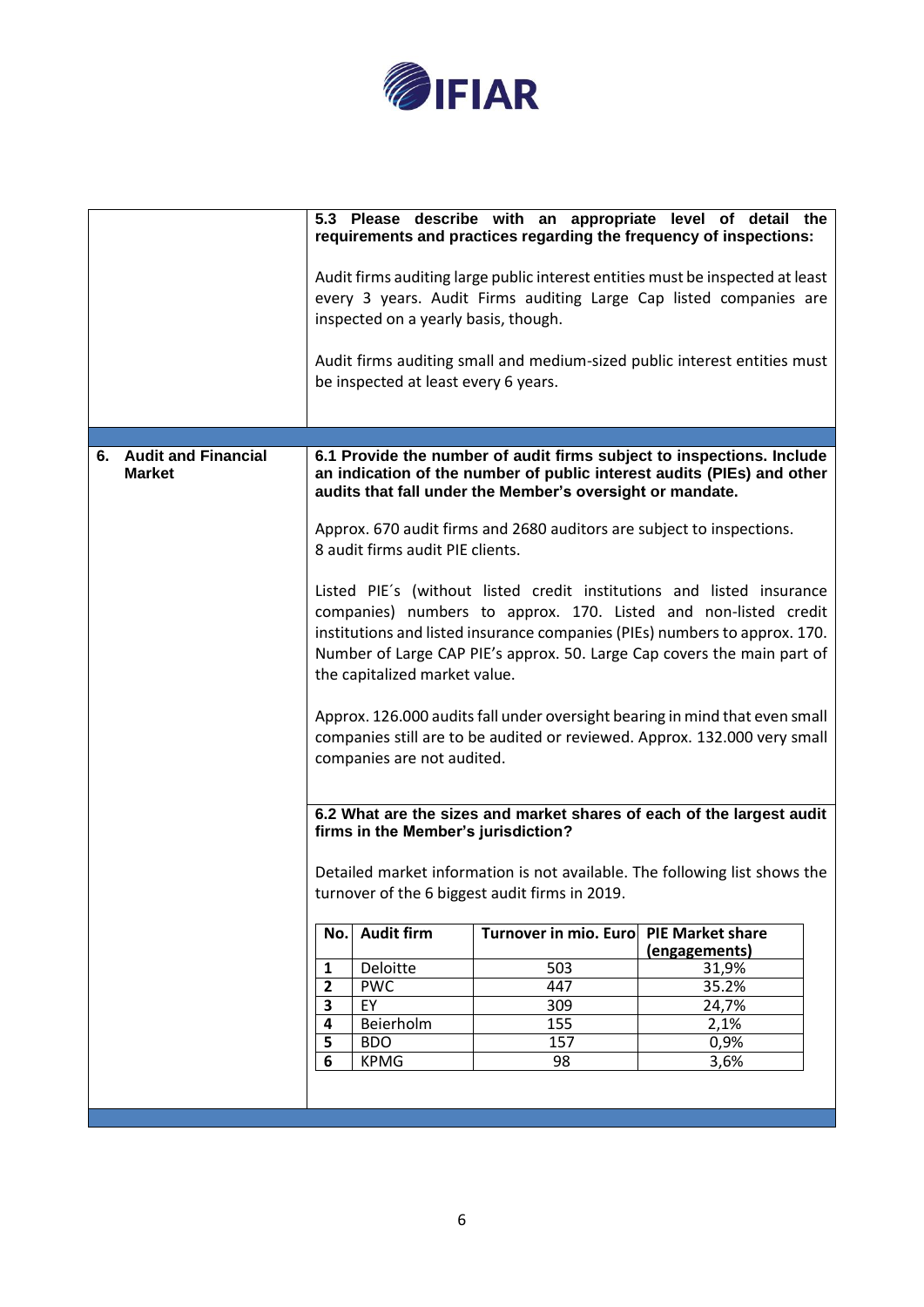

| 7.<br><b>Main Other</b><br><b>Responsibilities of the</b><br>Member within the area<br>of Audit Oversight | 7.1 Please indicate whether the Member has responsibility for tasks<br>other than Inspections within the area of Audit Oversight:<br><b>Ø Registration/Licensing</b><br>☑ Audit and/or Ethics Standard Setting<br>☑ Permanent Education of Auditors<br><b>☑ Enforcement</b><br>☑ Other: Adoption of standards and regulations (education and<br>continuing education, ethics and auditing and reporting. Responsible for<br>international cooperation.<br>7.2 If the Member has the responsibility for Registration/Licensing,<br>please indicate whether this responsibility is undertaken directly or<br>through oversight of Registration/Licensing conducted by another |  |  |
|-----------------------------------------------------------------------------------------------------------|-----------------------------------------------------------------------------------------------------------------------------------------------------------------------------------------------------------------------------------------------------------------------------------------------------------------------------------------------------------------------------------------------------------------------------------------------------------------------------------------------------------------------------------------------------------------------------------------------------------------------------------------------------------------------------|--|--|
|                                                                                                           | organization?<br><b>Ø</b> Directly<br>□ Through Oversight                                                                                                                                                                                                                                                                                                                                                                                                                                                                                                                                                                                                                   |  |  |
|                                                                                                           | If directly, please describe the responsibility with an appropriate<br>level of detail.                                                                                                                                                                                                                                                                                                                                                                                                                                                                                                                                                                                     |  |  |
|                                                                                                           | If through oversight, please indicate the name of the other<br>organization and its composition (i.e. whether practitioners from<br>the audit profession are involved in decision-making). Also give a<br>description of the powers of the other organization and procedure<br>applied, as well as the role of the Member in these procedures.                                                                                                                                                                                                                                                                                                                              |  |  |
|                                                                                                           | (1) According to the Danish Act on Approved Auditors and Audit Firms the<br>Danish Business Authority may approve a person as a state-authorised<br>public accountant if the person in question:                                                                                                                                                                                                                                                                                                                                                                                                                                                                            |  |  |
|                                                                                                           | 1) resides in Denmark, in another EU country, in an EEA country or in<br>another country with which the EU has entered into an agreement,                                                                                                                                                                                                                                                                                                                                                                                                                                                                                                                                   |  |  |
|                                                                                                           | 2) has full legal capacity and is not under guardianship,                                                                                                                                                                                                                                                                                                                                                                                                                                                                                                                                                                                                                   |  |  |
|                                                                                                           | 3) is not subject to economic reconstruction; nor may bankruptcy<br>proceedings have been commenced against him or her,                                                                                                                                                                                                                                                                                                                                                                                                                                                                                                                                                     |  |  |
|                                                                                                           | 4) is not subject to bankruptcy quarantine or has been subject to<br>bankruptcy quarantine within the last 2 years,                                                                                                                                                                                                                                                                                                                                                                                                                                                                                                                                                         |  |  |
|                                                                                                           | 5) has passed a special examination, cf. the rules issued in pursuance<br>of Section 33 (7),                                                                                                                                                                                                                                                                                                                                                                                                                                                                                                                                                                                |  |  |
|                                                                                                           | 6) has primarily participated, for a minimum period of three years after<br>having attained 18 years of age, in the performance of assignments<br>that concern audits of financial statements, consolidated financial<br>statements or similar financial reporting, and                                                                                                                                                                                                                                                                                                                                                                                                     |  |  |
|                                                                                                           | 7) is insured against claims for damages that may be made in<br>connection with the performance of assurance and non-assurance<br>assignments.                                                                                                                                                                                                                                                                                                                                                                                                                                                                                                                              |  |  |
|                                                                                                           | (2) Assignments in pursuance of (1) 6 shall be performed in an audit firm.                                                                                                                                                                                                                                                                                                                                                                                                                                                                                                                                                                                                  |  |  |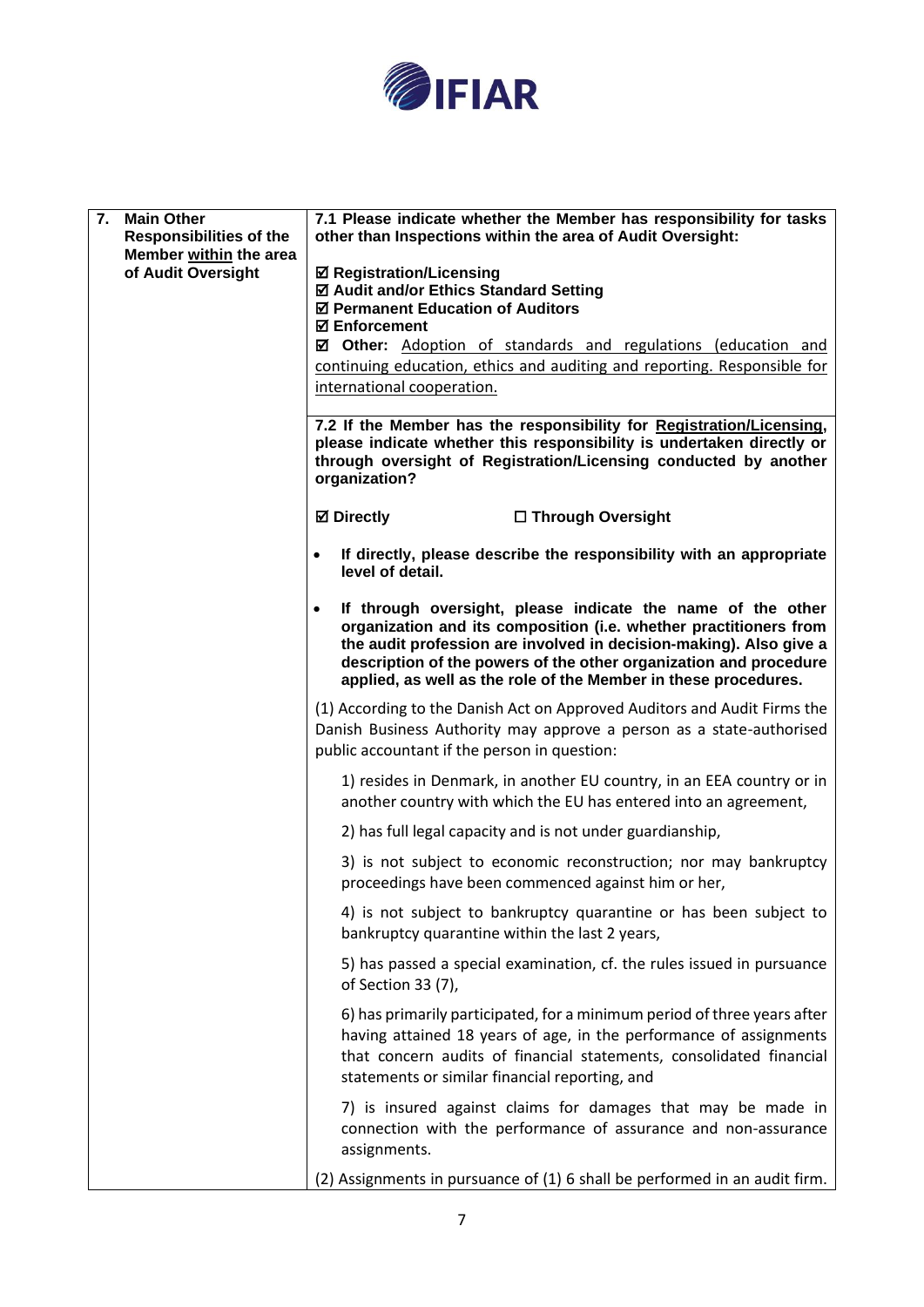

| Approval as a state-authorised public accountant may only be obtained if<br>the assignments have been performed under the supervision of an<br>approved accountant.                                                   |
|-----------------------------------------------------------------------------------------------------------------------------------------------------------------------------------------------------------------------|
| (3) The Danish Business Authority may grant exemptions from the<br>requirement in (1) 5.                                                                                                                              |
| (4) The Danish Business Authority shall lay down rules on insurance in<br>pursuance of (1) 7, including on the scope and nature of the insurance and<br>on the period of insurance.                                   |
| (5) Approval may be denied:                                                                                                                                                                                           |
| 1) in the circumstances mentioned in Section 78 (2) of the Danish Penal<br>Code,                                                                                                                                      |
| 2) if the person in question has shown such conduct that there is<br>reason to assume that he or she will not be able to conduct the office<br>as a representative of the public in a sound and responsible manner or |
| 3) if the person in question has payables to the public authorities of<br>DKK 50,000 or more.                                                                                                                         |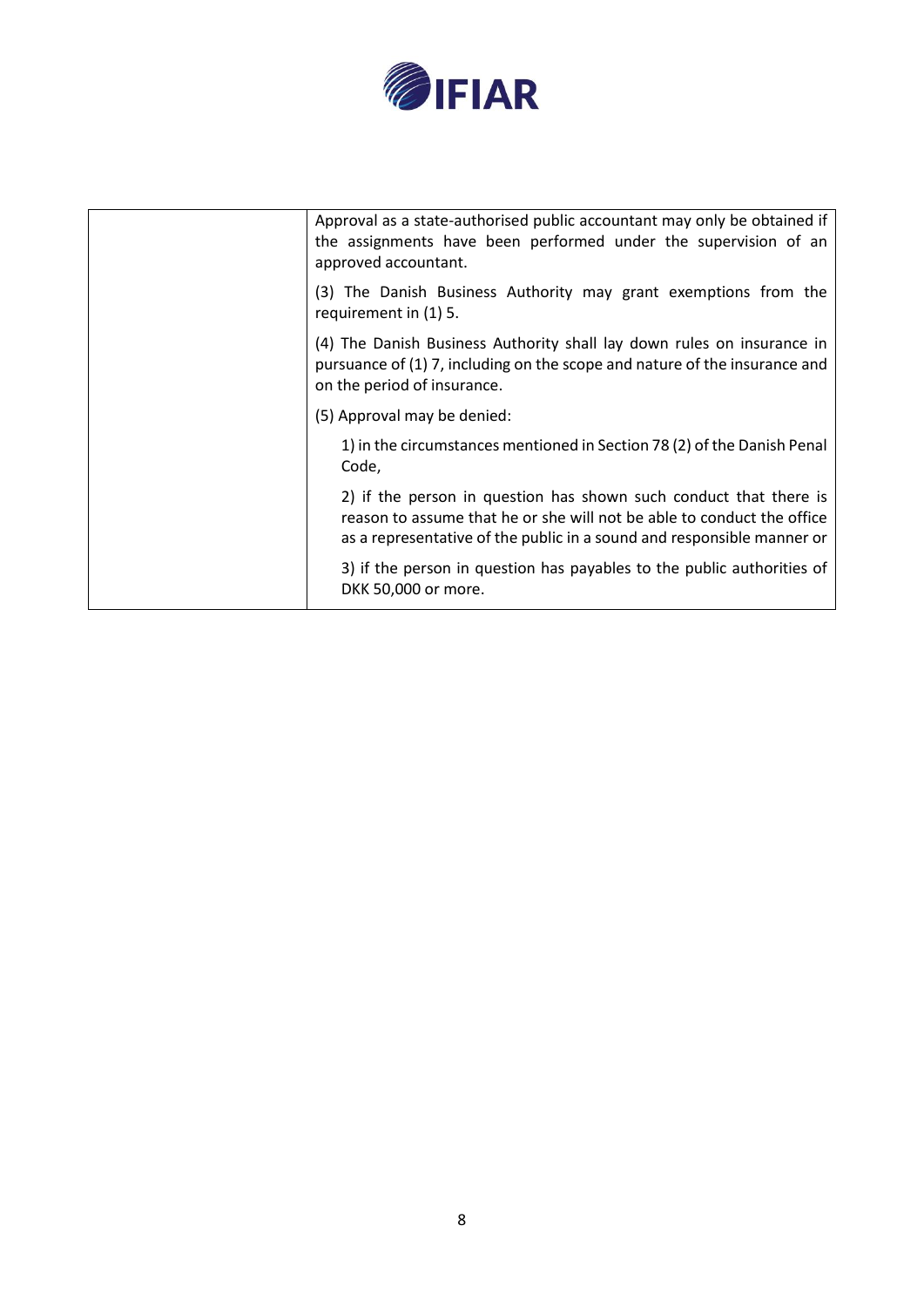

|                                        | 7.3 If the Member has the responsibility for Audit and/or Ethics<br>Standard Setting, please indicate whether this responsibility is<br>undertaken directly or through oversight of Audit and/or Ethics<br><b>Standard Setting conducted by another organization?</b>                                                                                                                                                                                                                                                                                  |
|----------------------------------------|--------------------------------------------------------------------------------------------------------------------------------------------------------------------------------------------------------------------------------------------------------------------------------------------------------------------------------------------------------------------------------------------------------------------------------------------------------------------------------------------------------------------------------------------------------|
| <b>⊠</b> Directly                      | □ Through Oversight                                                                                                                                                                                                                                                                                                                                                                                                                                                                                                                                    |
| $\bullet$<br>level of detail.          | If directly, please describe the responsibility with an appropriate                                                                                                                                                                                                                                                                                                                                                                                                                                                                                    |
|                                        | If through oversight, please indicate the name of the other<br>organization and its composition (i.e. whether practitioners from<br>the audit profession are involved in decision-making). Also give a<br>description of the powers of the other organization and procedures<br>applied, as well as the role of the Member in these procedures.                                                                                                                                                                                                        |
| assurance assignments.                 | The Danish Business Authority may lay down further rules and standards<br>on ethics, the organization and performance of audit assignments and the<br>auditor's provision of auditors' reports, including the auditor's statements<br>on management's reviews in pursuance of the Danish Financial Statements<br>Act, and on the auditor's provision of other assurance reports. The Agency<br>may decide that auditors and audit firms shall use a digital signature or a<br>corresponding electronic signature in connection with the performance of |
| with the EU audit directive.           | ISAs have not been implemented in Danish audit legislation. However, the<br>audit legislation requires that an auditor shall perform the audit in<br>accordance with generally accepted auditing practices and the ISA are<br>considered to be generally accepted auditing practices. The Danish<br>Business Authority is empowered to implement the ISAs into Danish<br>legislation, when adopted by the European Commission in accordance                                                                                                            |
| conducted by another organization?     | 7.4 If the Member has the responsibility for Permanent Education of<br>Auditors, please indicate whether this responsibility is undertaken<br>directly or through oversight of Permanent Education of Auditors                                                                                                                                                                                                                                                                                                                                         |
| <b>⊠</b> Directly                      | □ Through Oversight                                                                                                                                                                                                                                                                                                                                                                                                                                                                                                                                    |
| $\bullet$<br>level of detail.          | If directly, please describe the responsibility with an appropriate                                                                                                                                                                                                                                                                                                                                                                                                                                                                                    |
| $\bullet$                              | If through oversight, please indicate the name of the other<br>organization and its composition (i.e. whether practitioners from<br>the audit profession are involved in decision-making). Also give a<br>description of the powers of the other organization and procedures<br>applied, as well as the role of the Member in these procedures.                                                                                                                                                                                                        |
| education and on the oversight hereof. | The Danish Business Authority lay down the particular rules on continuing                                                                                                                                                                                                                                                                                                                                                                                                                                                                              |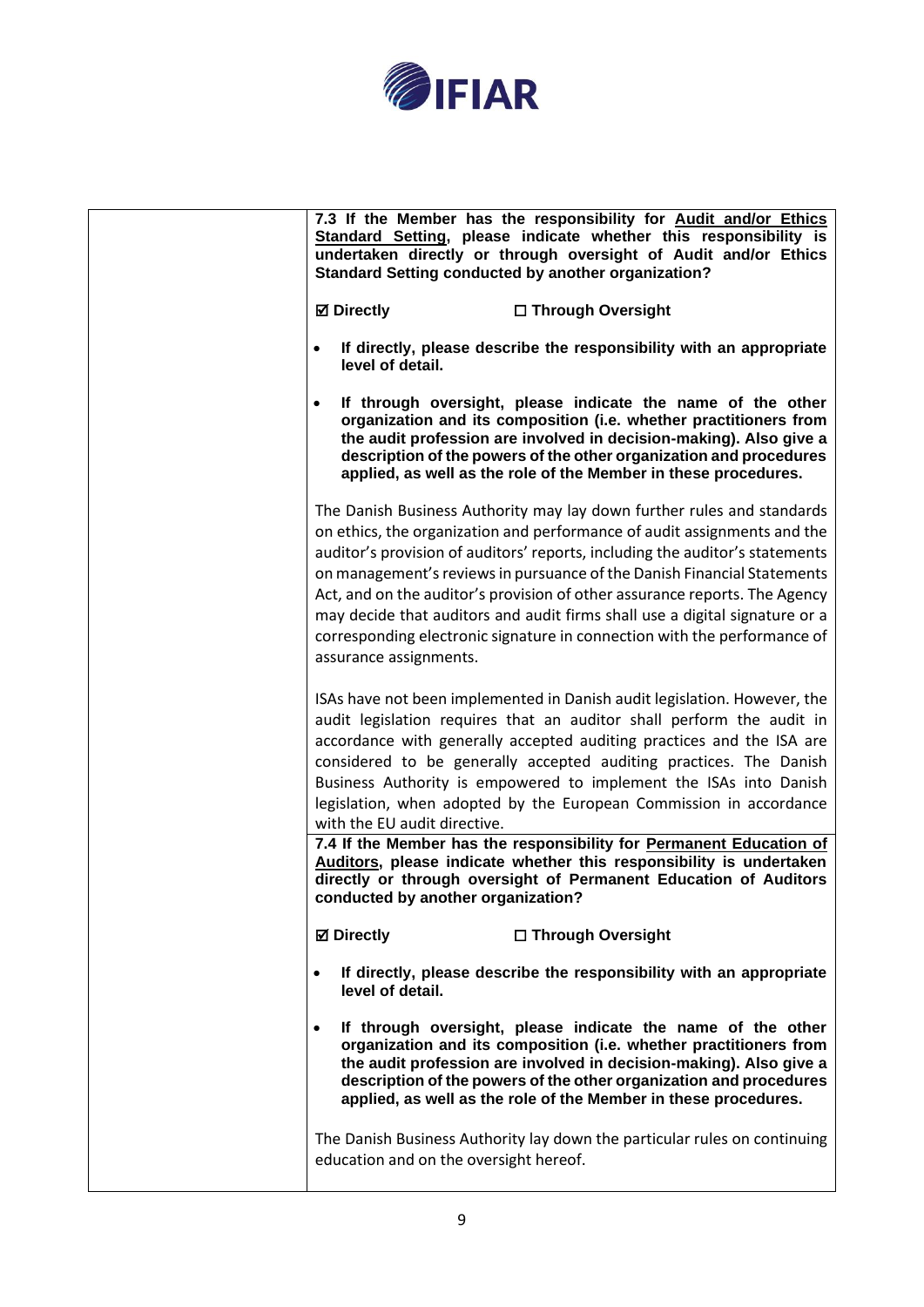

| The auditor shall be able to document at any given time that the<br>requirements for continuing education have been met.                                                                                                                                                                                                                                      |  |  |
|---------------------------------------------------------------------------------------------------------------------------------------------------------------------------------------------------------------------------------------------------------------------------------------------------------------------------------------------------------------|--|--|
| Documentation for continuing education of auditors attached to or<br>otherwise associated to an audit firm is reviewed as part of a quality<br>assurance review. Other auditors must provide documentation on<br>request.                                                                                                                                     |  |  |
| 7.5 If the Member has the responsibility for <b>Enforcement</b> , please<br>indicate whether this responsibility is undertaken directly or through<br>referral to other organization(s)?                                                                                                                                                                      |  |  |
| <b>Ø</b> Directly<br>□ Through Referral                                                                                                                                                                                                                                                                                                                       |  |  |
| If directly, kindly provide a brief description or summary of the<br>enforcement responsibility, the procedure and process involved,<br>including the regulatory reporting process that led to disciplinary<br>action.                                                                                                                                        |  |  |
| If through referral, please indicate the name of the other<br>organization and its composition (i.e. whether practitioners from<br>the audit profession are involved in decision-making). Also give a<br>description of the enforcement powers of the other organization<br>and procedures applied, as well as the role of the Member in these<br>procedures. |  |  |
| The Danish Business Authority is empowered to initiate investigations on<br>the compliance of duties of auditors, audit firms, members of the supreme<br>governing body or audit committee of a PIE or a PIE.                                                                                                                                                 |  |  |
| Following the conclusion of an investigation, the Danish Business Authority<br>decides whether the findings of the investigations give rise:                                                                                                                                                                                                                  |  |  |
| 1) to close the investigation without further comments                                                                                                                                                                                                                                                                                                        |  |  |
| 2) to issue a reprimand,                                                                                                                                                                                                                                                                                                                                      |  |  |
| 3) to order that any violations shall be brought to an end, or                                                                                                                                                                                                                                                                                                |  |  |
| 4) to bring the auditor, audit firm or both before the Disciplinary Board on<br>Auditors,                                                                                                                                                                                                                                                                     |  |  |
| 5) to bring a member of the supreme governing body or audit committee<br>of a PIE or a PIE or both before the Disciplinary Board on Auditors.                                                                                                                                                                                                                 |  |  |
| The Danish Business Authority has established the Disciplinary Board on<br>Auditors and appoints the members of the board including the chairman.<br>The chairmanship must be judges. The majority of the board must be non-<br>practitioners.                                                                                                                |  |  |
| The Board have amongst others the following sanctioning powers:                                                                                                                                                                                                                                                                                               |  |  |
| - give a warning                                                                                                                                                                                                                                                                                                                                              |  |  |